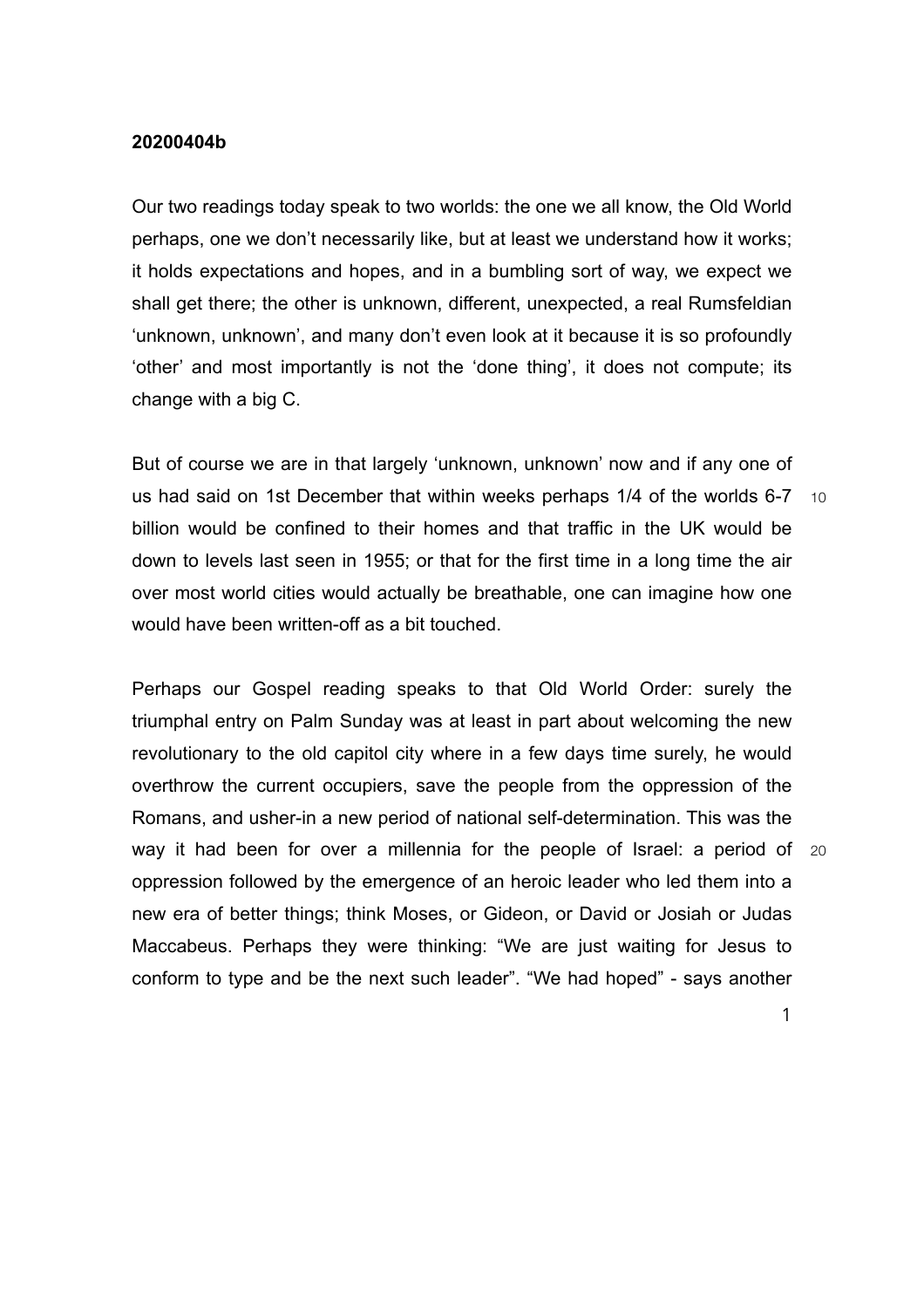as recorded in Luke's Gospel - "that he would have been the one to redeem Israel".

large degree and even though it happened two thousand years ago, we are still 30 Yet it was not to be. Jesus did not conform and his response was as noted in our Philippians reading. The result was not yet-another-cycle, was not 'the way it had always been', but something very much an 'unknown, unknown'. And to a very much living in the outworking of that unknowable eternal love of God because of Christ's death and resurrection. We are the people who can live and deal with that 'unknown, unknown' because our eyes are not fixed upon the physical certainties of 'the way its always been', but on a trust in 'the One who loved us to the end', on the one who even way back in Jeremiah said, "I have loved you with an everlasting love".

So let's just park those thoughts for a moment and turn to our present situation.

back our thoughts onto well-known slogans, to re-purpose them, whilst keeping 40 Our new slogan in the UK may not be very poetic but it seems to be effective: Stay at Home//Protect the NHS//Save Lives. Sometimes its helpful to piggythe original in-mind: we are creatures of memory and we are most effective when we can bring-to-mind truths to keep us on-track; after-all many of our scriptures where written with this purpose in mind.

So the next time you read or hear the slogan and call to mind our readings of today perhaps this would help as we prepare for what comes next: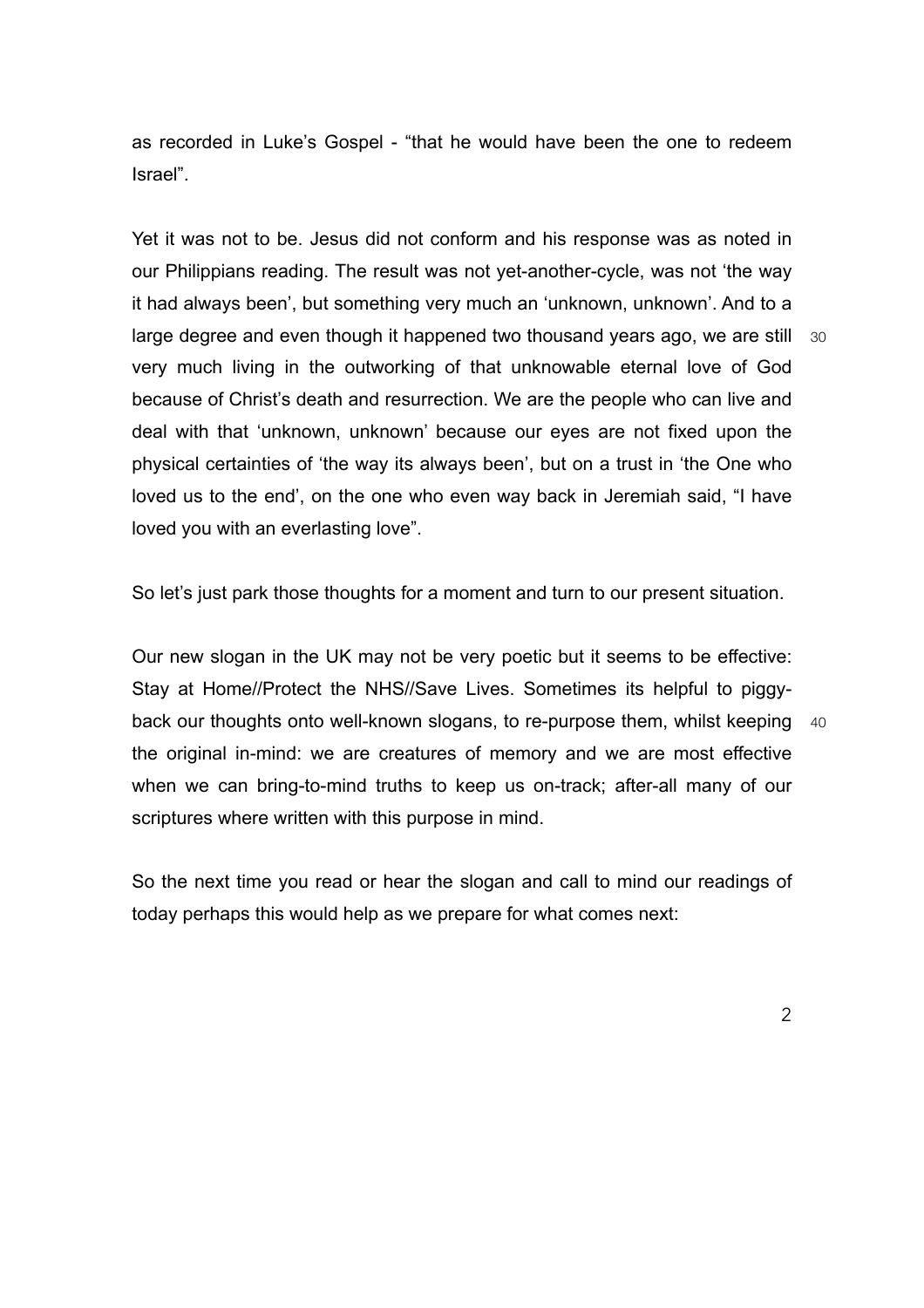## **Stay at Home**

certain firmness of mind that rejects negativity and doubts, (God's eternal love 50 when Paul wrote about the full armour of God, he wanted to equip his people with everything they needed to leave home in the morning and face their daily world and he spoke to them about keeping the Gospel truths in mind, about a for us is always there), about a daily sense of being there for others in a peaceful attitude to all and about being in-prayer moment-by-moment, entreating God for the welfare of those we are amongst. This is Staying at Home, in that we are not being swayed by what's outside but are at Home in the Spirit, we know what's true and that continues;

## **Protect the NHS**

have regard and respect for each other; much of the way we work continues  $60$ And in our case this is about the Church; our institution if it is that, is about guarding our wellbeing together in the Church; many are speaking to others across our Group even if it is just by phone; we are continuing to honour and day-by-day even if in a different way: our services, our governance, the office, our Group News - even music, although at the moment that's just listening to me singing and playing the guitar not very well;

## **Save Lives**

let's not ever forget that it is our witness of our love together which is designed to let people know that Christ is there for them; yet let's not also forget that our love for others is grounded in Christ's love for us; we love because as Paul mentions, He loved us first. So Christ saves each of us, and that enables us to be Christ to others.

3